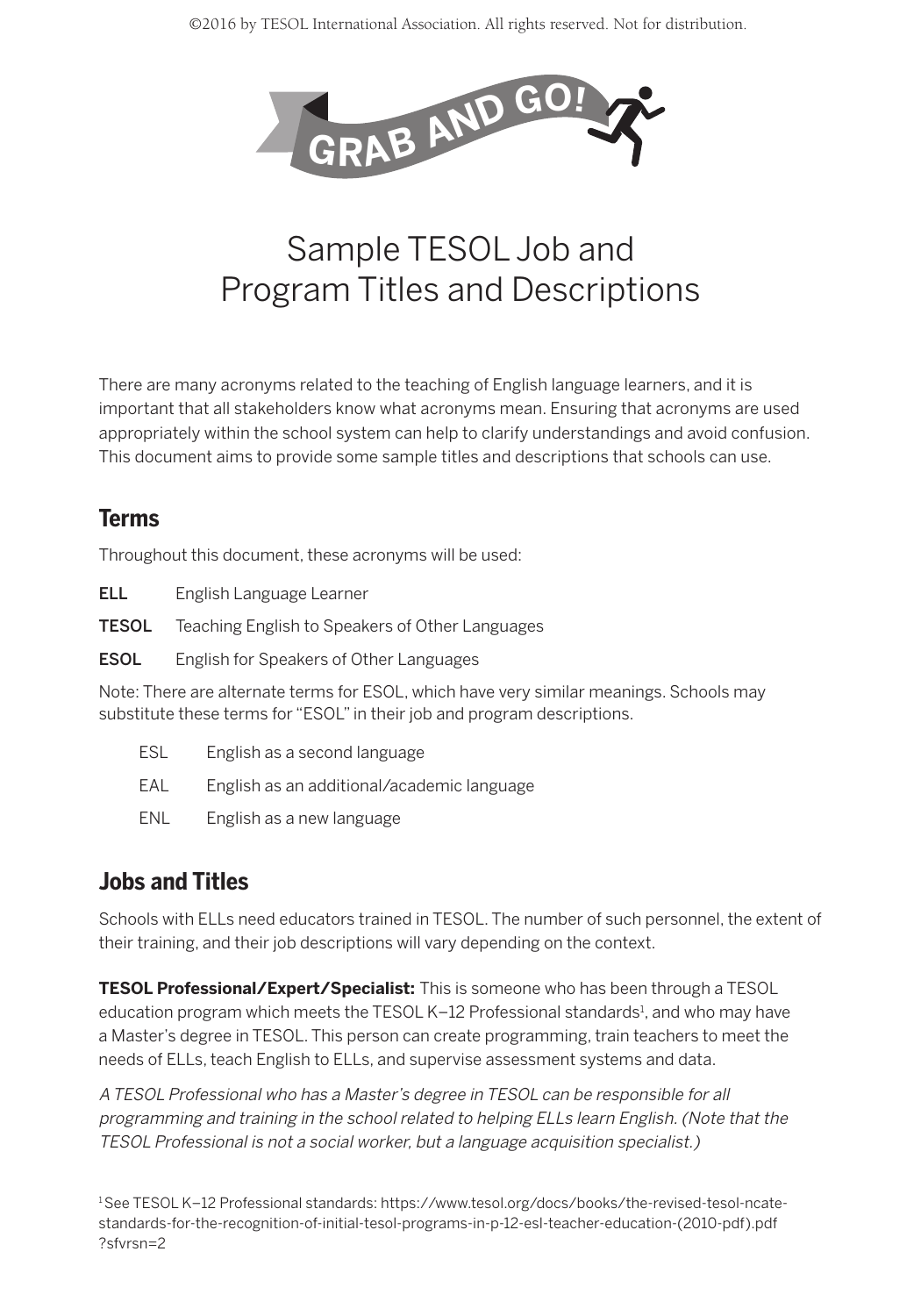**ESOL Teacher/Instructor:** This person's job may be *only* to teach the English language to ELLs, and not to create overall programming or train other teachers. However, this person should still have TESOL training through a program which meets the TESOL K–12 professional standards. This teacher's training may be at the level of a certificate or endorsement, rather than a Master's degree. If the ESOL teacher is expected to teach a content area while teaching English, make sure he or she has the proper endorsement to do so.

An ESOL Teacher with a certificate/endorsement in TESOL (sometimes called ESL/ESOL/ELL instruction) can provide quality instruction for ELLs in different types of ESOL programs.

**ESOL Aid:** This person may be hired to work under a TESOL Professional or ESOL Teacher. Usually this work would entail working with small groups of ELLs under the direction of the TESOL Professional or ESOL Teacher, so that students can be separated for appropriate instruction at different language levels. This teacher could also sit with ELLs in regular classrooms to help them understand the content, if this type of instruction is supervised by a TESOL Professional or ESOL Teacher, and the ESOL Aid has received training for this.

An ESOL Aid (sometimes called an ESL/ELL Aid) with some training provided by a TESOL Professional can work one-on-one or in small groups with ELLs, alongside an ESOL teacher, to facilitate delivery of instruction at the appropriate language levels. ESOL Aids may be hired because they speak the native language of the ELLs. With appropriate training in how to utilize the native language, such bilingual ESOL aids can be a valuable school resource.

## **A Note about Expectations**

TESOL personnel at any level should have appropriate numbers of students in appropriately designed programs so that they are able to use their training and do their work effectively. For example, even a highly trained TESOL Professional will not be able to meet the needs of 60 ELLs, each of whom he/she sees only once or twice a week. No amount of training can make up for an ineffective program.

### **Naming Programs and Classes**

**Programs:** A *program* intended to help ELLs learn English is not a single class, but rather a collection of all of the purposeful ways in which English learners will acquire English through school experiences. These might include times when ELLs are pulled out of regular classes for work with ESOL professionals/teachers, times when ELLs are in content classes which are designed specifically for ELLs ("sheltered classes"), and/or times when ELLs are left in mainstream classes, but where the content-area teacher has been trained by the TESOL professional to purposefully help the ELL develop both language and content.

Some possible program names might be:

ESOL Program: "English to Speakers of Other Languages Program"

ESL Program: "English as a Second Language Program"

ELL Program: "English Language Learning/Learner Program"

(This term is not preferred, as it can cause confusion when the learner and the program have the same name.)